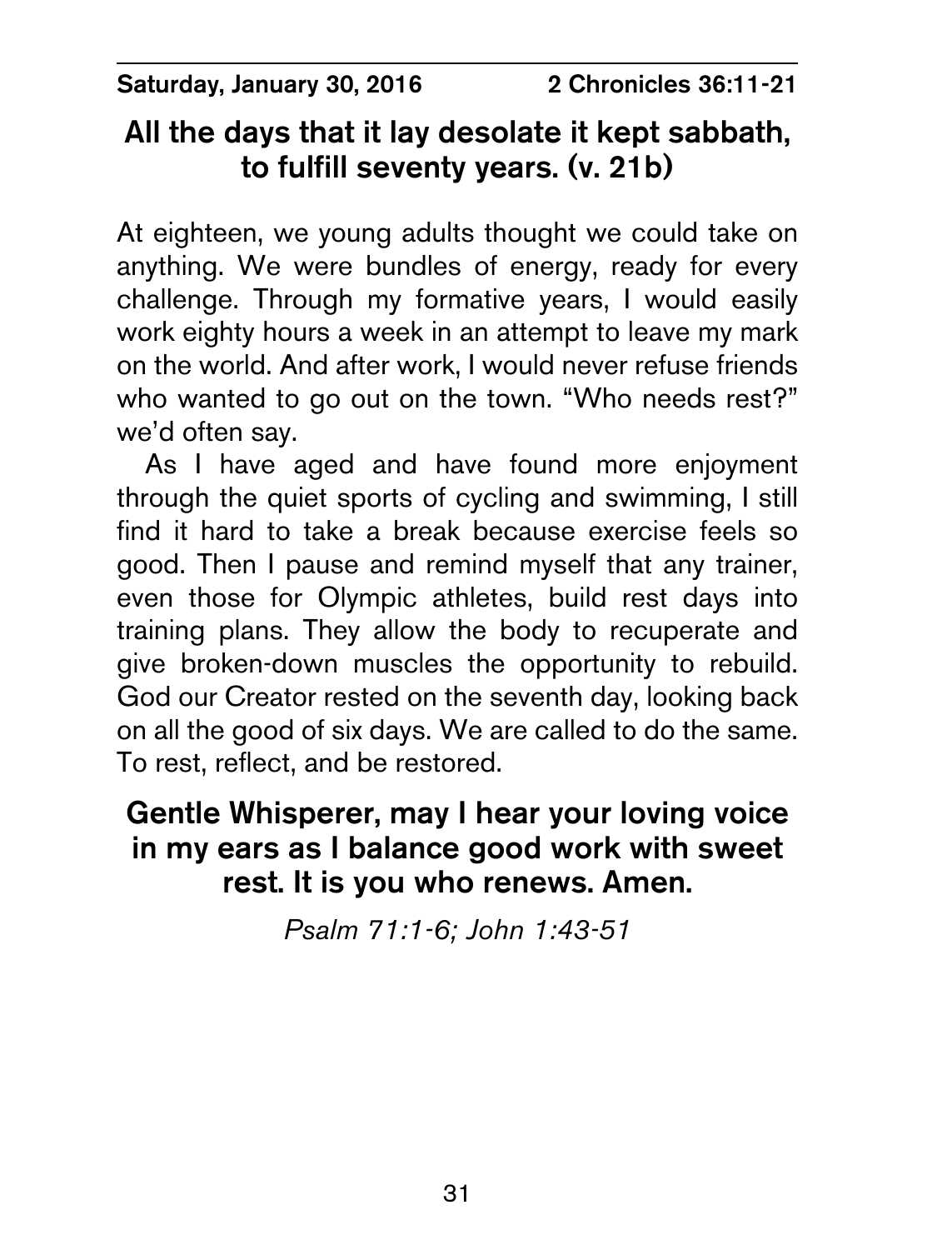Sunday, January 31, 2016 **Luke 4:21-30** 

# But he passed through the midst of them and went on his way. (v. 30)

The question, "Can you tell me how to get to Sesame Street?" has been heard by over 120 million viewers across 140 countries for nearly 50 years. It's clear that the positive messaging of this children's TV series of the same name resonates with the desire we have to live in and contribute to a happy, healthy neighborhood.

In today's text, Jesus was speaking in his hometown. But things did not go well. Those gathered in the synagogue drove him out of town. Later, Paul wrote about the more positive side of being in community, an experience Jesus shared with his disciples. Paul wrote, "If one member suffers, all suffer together with it; if one member is honored, all rejoice together with it" (1 Cor. 12:26).

I admire the work of Habitat for Humanity, Lutheran Disaster Response, and other organizations that allow us to help our own communities. Churches across the world have local mission opportunities that complement their global efforts. Indeed, it is a small, small beautiful world.

# Divine Helper, you are my constant in a world that is ever changing. Amen.

*Jeremiah 1:4-10; Psalm 71:1-6; 1 Corinthians 13:1-13*